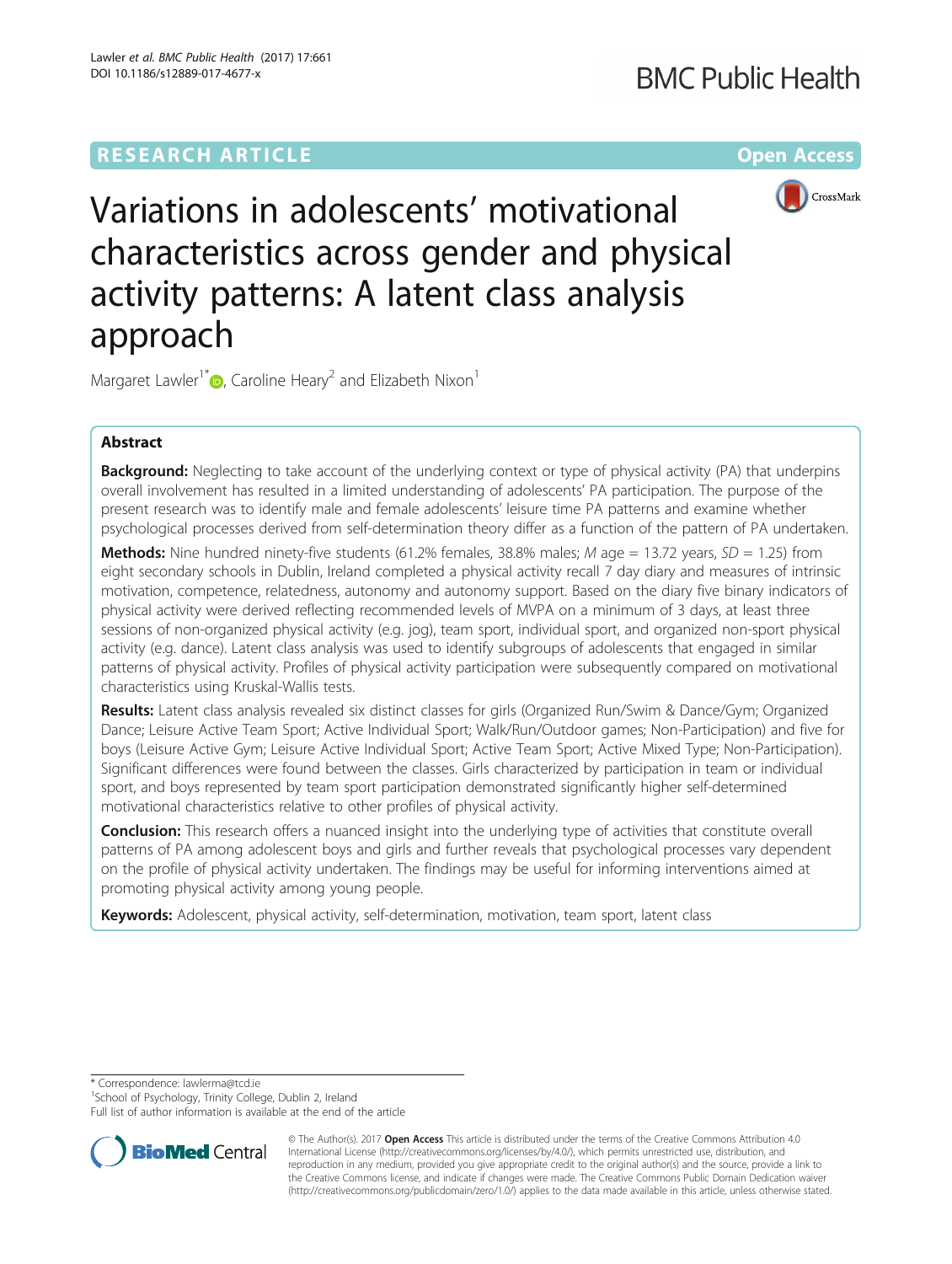# Background

Physical activity (PA) guidelines recommend that young people accumulate at least 60 min of moderate-tovigorous physical activity (MVPA) daily. Adherence to PA guidelines is associated with a range of positive outcomes including decreased risk of excess weight, cardiovascular disease and psychological difficulties [\[1](#page-11-0)–[3](#page-11-0)]. Despite these benefits, most adolescents are insufficiently active [[4, 5\]](#page-11-0). PA is a complex behavior characterized by participation in a number of different types of activity such as sport, exercise and free play. However, previous studies have typically used continuous measures of MVPA or cut-off points to categorize participants into discrete groups reflecting whether or not recommended PA guidelines are met. Focusing on overall PA levels without taking account of the underlying context or type of PA (e.g. team or individual sports; organized i.e. that guided by a coach or instructor, or nonorganized activity, such as walking, jogging, informal games) does not allow for examination of groups that differ qualitatively (e.g. active team sport vs active dance), which has further resulted in a limited understanding of the patterns of adolescents' PA.

Efforts within the literature to investigate underlying types of PA involvement have focused on discriminating the context of participation, which is broadly defined in terms of organized (e.g. team sport, individual sport, PA lessons e.g. dance) and non-organized PA behavior (e.g. informal games of basketball, tag, or exercise such as jogging) [\[6](#page-11-0), [7\]](#page-11-0). A lack of research exists regarding the relative extent to which non-organized PA contributes to overall PA levels. One longitudinal investigation into male and female adolescents' PA throughout secondary school revealed that participation in light-to-moderate PA like walking, running, and jogging were more likely to be initiated and continued over time [[8\]](#page-11-0), underscoring the potential benefit of this type of PA for promoting adherence to an active lifestyle long-term.

Organized sport in contrast, has been widely researched with empirical studies indicating that participation is associated with higher levels of MVPA among young people [\[9](#page-11-0), [10\]](#page-11-0). Focusing exclusively on organized sport however, may have precluded an investigation into the role of other organized non-sport PA lessons such as dance or fitness classes (e.g. aerobics, circuits), which may also contribute to total PA levels among youth. In accordance, O'Neill, Pate and Hooker [[11](#page-11-0)] found that female adolescents' objectively measured activity in structured dance lessons accounted for roughly 29% of their weekly MPVA. Failing to consider organized PA participation alongside sport may therefore result in an underestimation of overall youth PA levels whilst also overlooking an important source of MVPA among girls in particular. As such, it is evident that taking account of the different contexts of PA that underpin overall involvement can provide a greater understanding of adolescents' PA behavior. Recent studies have attempted to address this issue by adopting person-oriented approaches, which seek to identify groups of adolescents that engage in a similar pattern of PA behavior or respond similarly on a set of observed variables, which in turn differentiates them from other subgroups [\[12](#page-11-0)]. Identification of different profiles of adolescents' PA participation may be used to tailor interventions towards specific subgroups of young people promoting increased MVPA. Agans and Geldhof [\[13\]](#page-11-0) identified five distinct clusters of organized sport participation among a sample of secondary school students that reflected participation in team sport, individual sport, a combination of team and individual sports, dance, and non-participation. However, this study failed to consider involvement in organized non-sport (e.g. gym, aerobics) and nonorganized PA (e.g. walking, jogging) yielding an incomplete picture of adolescents' PA behaviors.

Liu and colleagues [\[14](#page-11-0)] identified five distinct groupings of MVPA participation for male and female adolescents as part of a national US Survey. The largest female class, comprising three-quarters of the sample, was labelled 'dancers/walkers/runners'. In contrast, for males, just less than three-quarters of the overall sample comprised the 'basketball and runner' class. The results indicate that preferred type of PA participation differed between boys and girls, highlighting the need to explore gender specific profiles of PA. These findings contribute to our understanding of adolescents' PA patterns, although the context of organized versus non-organized PA was not considered.

In addition to elucidating distinct patterns of PA among adolescent boys and girls, identification of psychological factors that differ across discrete patterns of PA could prove useful for informing interventions targeting specific subgroups of adolescents. In accordance, prior investigations of latent classes of PA among youth have tended to focus solely on demographic characteristics, which have resulted in a limited understanding of modifiable factors underpinning involvement [[14](#page-11-0), [15](#page-11-0)].

Self-determination theory (SDT; [[16, 17\]](#page-11-0)) has been widely adopted as a framework for understanding the psychological influences and motivational processes associated with adolescents' PA. Proponents of SDT posit that satisfaction of psychological needs for competence, relatedness and autonomy foster autonomous motivation, which underpins PA behavior. Higher perceptions of competence, relatedness and autonomy underpin intrinsic motivation to participate in sport and sustain involvement over time [\[18](#page-11-0)–[20\]](#page-11-0). Higher perceptions of autonomy support have also been found to promote psychological need satisfaction and intrinsic motivation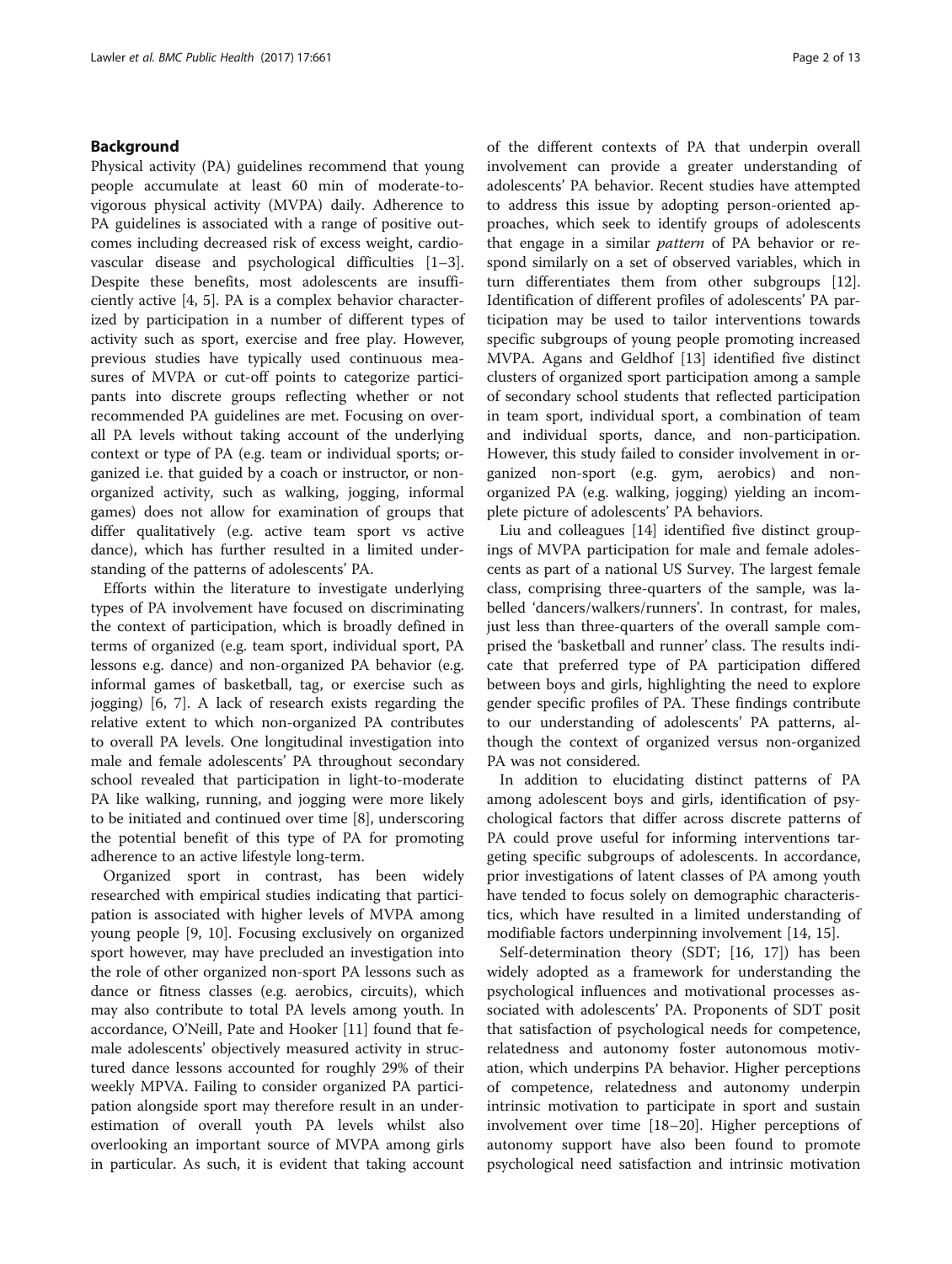for organized sport participation [[20](#page-11-0), [21](#page-11-0)]. Most of these studies have focused on organized sport without discriminating team and individual sport participation. Thus, it remains unclear whether motivational profiles differ across discrete types of organized and nonorganized PA participation.

The current research will attempt to address these shortcomings in the literature by adopting a personoriented approach to investigate patterns of PA involvement for male and female adolescents using multiple indicators of PA including type, context, duration and intensity. Secondly, PA profiles will be compared on dimensions derived from SDT: intrinsic motivation, competence, relatedness, autonomy and autonomy support, to determine whether psychological processes differ as a function of the pattern of PA undertaken.

### Method

#### Participants and procedure

In total, 1004 male and female students took part in the survey. Nine participants did not complete the PA diary in full and were subsequently removed from further analyses. The final sample consisted of 995 students (61.2%;  $n = 609$  females, 38.8%;  $n = 386$  males) who ranged in age from 12 to 17 years (*M* age = 13.72 years,  $SD = 1.25$ ). Most participants identified as White (71.7%), followed by Black African (7.1%), Asian (5.7%), Mixed (2.1%), and non-identified (13.4%).

The study protocol was approved by the Ethics Committee within the School of Psychology within the university. Sixteen secondary schools located in Dublin, Ireland, were randomly chosen and invited to participate. Eight schools agreed, three granted permission for the researcher to invite students from every year group to participate, while one school granted access to all students in first year. All first and second year students were accessed within two separate schools. The remaining two schools granted access to approximately half of the student classes in Year 3. The participants within this study could therefore be considered representative of the whole school. Researchers distributed information sheets and a parental consent form to adolescents within those schools. The parents of 1891 adolescents were invited to consent to their child's participation in the research. A total of 1150 (60.8%) parents provided permission, while 45 (3.8%) did not. The remainder did not respond.

Adolescents who returned signed parental consent forms were assembled during a regularly scheduled class and invited to participate. Participants were assured that responses were confidential and would not be shared with school personnel or parents. Willing participants completed an assent form (87.3%), following by a paperand-pencil survey, which took approximately 40 min to complete.

#### Measures

Adolescents completed a physical activity recall sevenday diary (PAR-7DD) and measures of demographic, motivational, social and body image factors. Only data from the PAR-7DD and motivational measures will be utilized in this paper.

#### PAR-7DD

The PAR-7DD was developed for the present study on the basis of the 3-Day Physical Activity Recall (3DPAR), a self-report measure of PA that has previously evidenced sound psychometric properties among young people [\[22\]](#page-11-0). Adolescents reported any PA undertaken over the past 7 days and provided details about the type of activity, context of participation (organized/non-organized), duration, and activity intensity (light, moderate, vigorous). Participants were instructed to exclude any time spent in the compulsory physical education class in school. The PAR-7DD differed from the 3DPAR as participants did not have to provide information on activities of daily living or general PA such as chores or parttime work. The recall time frame was also extended. Previous research indicates that adolescents' PA levels differ on weekday and weekend days, therefore information was sought for the past week to obtain a comprehensive account of young people's PA patterns [\[23](#page-12-0)].

Involvement in extracurricular activities was assessed with one question "Do you play on any sport or PA teams for the school?" Participation in community sports/PA was measured with two questions: "Are you a member of any sport or PA clubs?" and "Do you currently attend any PA classes?" Participants were asked to name the sports/PA in which they engaged.

### Motivation

The intrinsic motivation subscale of the Behavioral Regulation in Exercise Questionnaire-2 [\[24\]](#page-12-0) was used to assess motivation towards sport/PA. The subscale contains four items (e.g. "I do PA/sport because it is fun"). Response options ranged from 'not true for me' (1) to 'very true for me' (5). Items were summed to provide a total score with higher scores indicating higher intrinsic motivation ( $α = .91$ ).

# **Competence**

The Athletic Competence subscale of the Self-Perception Profile for Adolescents [[25](#page-12-0)] was used to measure perceptions of ability in sport/PA. The subscale comprises five items (e.g. 'Some teenagers feel that they are better than others their age at sports BUT other teenagers don't feel they can play as well'). Participants selected one response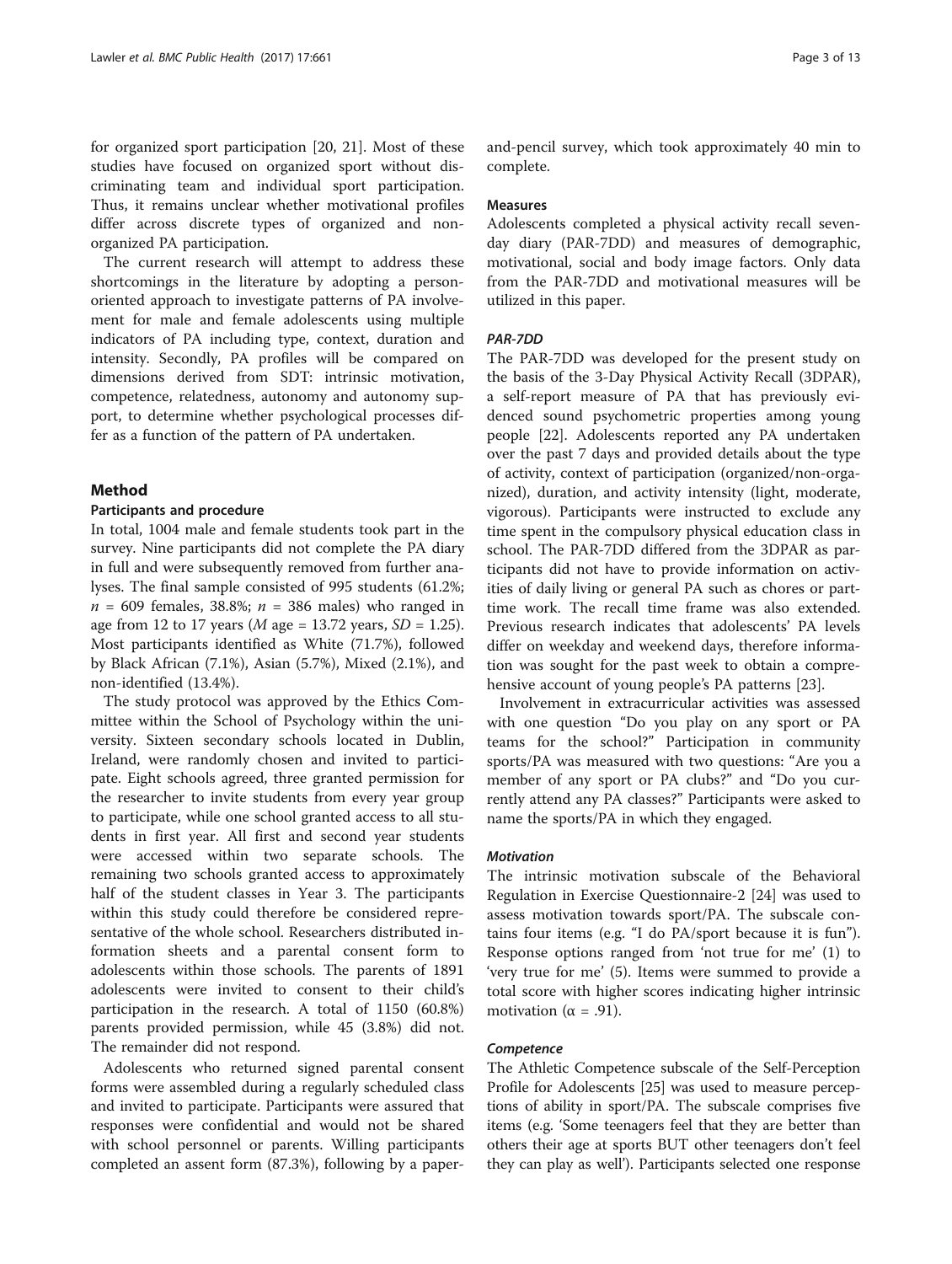and indicated whether the statement was 'sort of true' or 'really true' for them. Each item was scored on a scale from 1 to 4 with higher values reflecting greater perceived competence ( $α = .80$ ).

#### Relatedness

The Acceptance subscale of the Need for Relatedness Scale [[26](#page-12-0)] was used to assess feelings of connection towards other peers within the PA domain. Comprising five items, participants rated the extent to which they feel supported, understood, listened to, valued and safe on a scale ranging from 'disagree a lot' (1) to 'agree a lot' (5). Item scores were summed to yield a total score with higher scores representing higher perceptions of relatedness ( $\alpha = .80$ ).

#### Autonomy

The Autonomy subscales of the Basic Needs Satisfaction in Sport Scale [[27\]](#page-12-0) comprised ten items that evaluated adolescents' perceptions of choice, volition and internal perceived locus of causality in PA contexts. Responses options ranged from 'not true at all' (1) to 'very true' (5). Higher scores reflect increased perceptions of autonomy  $(\alpha = .89)$ .

#### Autonomy support

The short version of the Sport Climate Questionnaire [[28\]](#page-12-0) comprising six items was used to assess the extent to which adolescents perceived their coach/instructor to be autonomy supportive (e.g. "My coach/instructor encourages me to ask questions"). Response options ranged from 'disagree a lot' (1) to 'agree a lot' (5). Items were summed with higher scores representing increased perceptions of an autonomy-supportive environment  $(\alpha = .88)$ .

#### Statistical analysis

Based on the PAR-7DD, five binary indicators of PA were subsequently derived for each participant. The Compendium of Energy Expenditure for Youth [\[29](#page-12-0)], which provides estimated energy costs for different activities at various levels of intensity, was used to assign a metabolic equivalent (MET) to each activity recorded in the PAR-7DD. A MET value of 4 or higher corresponds to activities of at least moderate intensity. Duration of minutes spent in MVPA (i.e.  $\geq$  4 METs) were calculated separately for each day. Participants were classified as leisure active (1) if they accumulated at least 60 min of leisure time MVPA on three or more days over the past week. If they did not meet these guidelines they were classified as low active (0). The 3 day criterion was selected instead of the recommended guidelines of at least 60 min of MVPA on 7 days because adolescents in this sample were only achieving required amounts of MVPA on a mean of  $2.73$  (SD = 1.67) days. In view of these findings and given that time spent in physical education classes, active travel and general physical activities were excluded from analysis, a lower physical activity threshold was used to dichotomize adolescents as leisure active or low active.

Secondly, respondents were classified as nonorganized PA participants (1) if they undertook a minimum of three sessions of non-organized PA over the past week or non-participants (0) if they did not. Nonorganized PA was defined as any sport or activity that does not take place alongside a coach or instructor, or constitutes a class, lesson or training session undertaken within an organized school, club or community setting [[6\]](#page-11-0). Any non-organized PA bout that was undertaken for a minimum of 5 min was counted as one session. The 10 most frequent non-organized physical activities reported were soccer (24.6%), walking (20.9%), jogging/ running (19.3%), basketball (8.6%), body conditioning exercises (e.g. sit-ups, 6.2%), outdoor play (e.g. tag, skipping, 4.5%), cycling (3.4%), dance (3.0%), swimming (2.5%) and rollerblading (1.5%).

Three binary items were also derived to reflect participation in organized sport/PA: Adolescents who engaged in at least one organized team sport (1) (Gaelic football, 26.6%; soccer, 25.2%; basketball, 17.5%; hockey, 10.0%, hurling, 7.3%; camogie, 6.7%; rugby, 5.7%; volleyball, cricket, baseball, water polo, rowing <1% each); organized individual sport (1) (cross-country running/athletics, 30.8%; swimming, 25.3%; martial arts, 20.8%; badminton, 7.3%; horse-riding, 5.5%; tennis, 4.9%; gymnastics, 2.4%; golf, 1.8%; cycling, handball, sailing <1% each); or organized non-sport PA (1) (dance, 65.2%; gym/exercise class, 34.8%) were classified as participants in each form of activity respectively, whereas those who did not were classified as non-participants (0).

Latent class analysis (LCA) was performed using MPlus 7 [[30](#page-12-0)] to identify distinct homogenous subgroups of adolescents within the dataset based on the five categorical indicators of PA behavior. Conceptual considerations, parsimony and fit criteria were used to decide upon the best fitting model. Models with lower values of Akaike Information Criterion (AIC; [[31\]](#page-12-0)), Bayesian Information Criterion (BIC; [\[32](#page-12-0)]) and Sample Size Adjusted Bayesian Information Criterion (SSABIC; [\[33](#page-12-0)]) indicate improved fit. The Lo-Mendell-Rubin likelihood ratio test ([LMR-LRT; [\[34](#page-12-0)]) compares the estimated model with a model with one less class  $(k-1)$ . A nonsignificant *p*-value indicates that the inclusion of an additional class does not result in a significant improvement in fit. Entropy was used to measure the accuracy with which models classify individuals into their most likely latent class with higher values indicating greater precision [\[35\]](#page-12-0). Finally, bivariate residuals are used to evaluate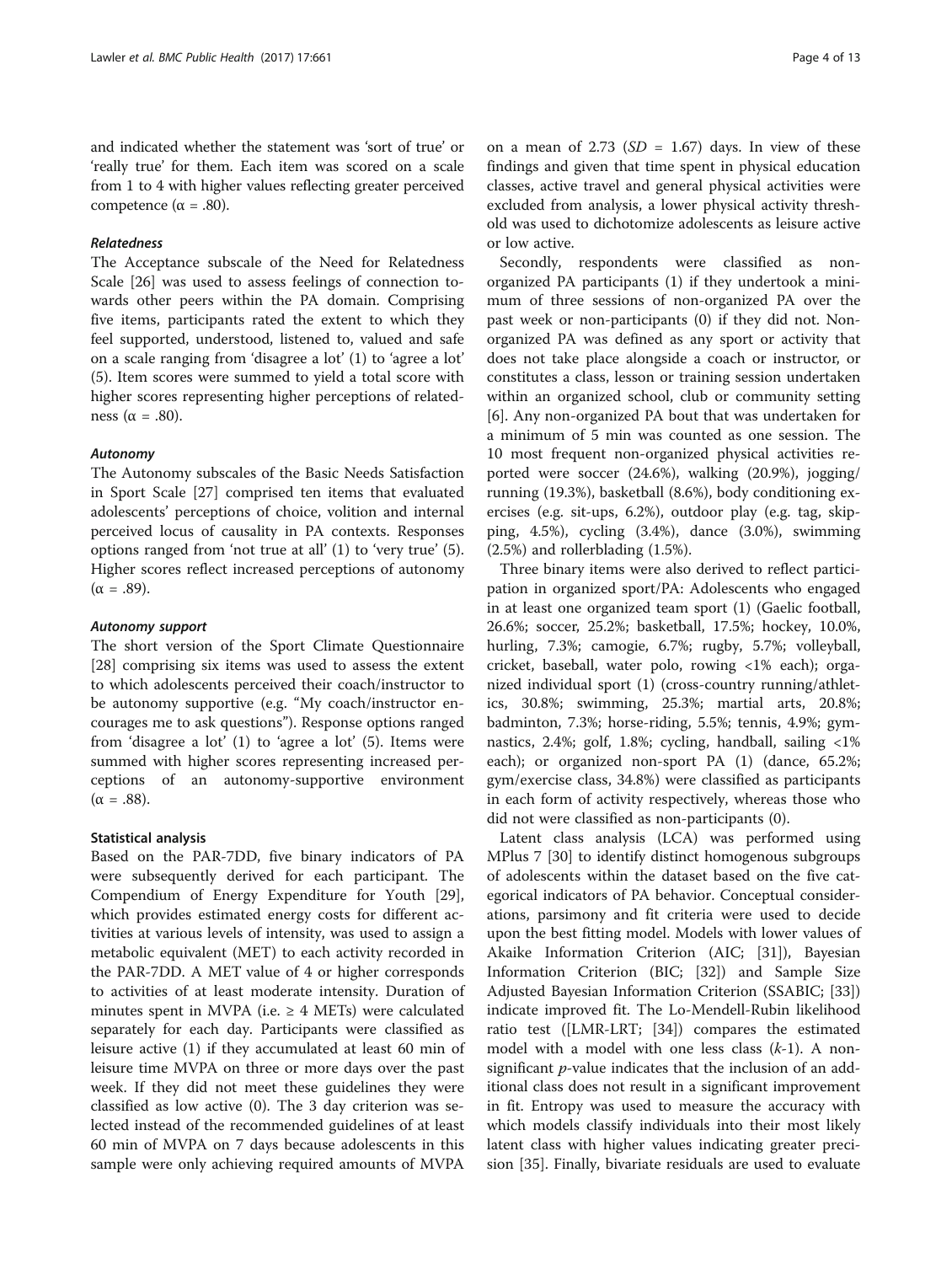how well a model fits the data, with a lower number of significant residuals indicating superior model fit. Latent class models were run separately for male and female adolescents given the well-established differences in PA levels among this population.

After the optimal number of classes was selected for each gender, one-way Kruskal-Wallis tests were conducted using SPSS version 21 to compare PA profiles on motivational characteristics. The overall significance level was set at  $p < .01$ . Partial eta squared ( $\eta^2$ ) effect sizes were calculated to interpret the strength of the overall effect with values equal to or greater than .01, .06, and .14, representing small, medium, and large effect sizes, respectively. Mann-Whitney U tests followed up significant main effects to determine which PA profile groups differed from one another. To correct for type 1 error owing to multiple comparisons, the significance level was set at .0033 (.05/ 15) for female and .005 (.05/10) for male comparisons.

# Results

# Latent classes

Two through seven latent classes were estimated separately for male and female adolescents [Table 1]. The model with 6 classes provided the best fit for girls, as indicated by the lower BIC and SSABIC value. The LMR-LRT test indicated that a four-class solution was a better fit than a five-class solution. The four-class model had one significant associated bivariate residual while the six-class model had none, indicating that the four-class model provided a poorer fit to the data. Thus, a six-class solution was selected to represent female PA behavior patterns.

For males, the BIC indicated that a five-class solution most closely approximated the data whilst the SSABIC and AIC pointed towards a six-class model, although values were similar for these classes with less than one unit differentiating the scores. The LMR-LRT did not reach significance. The five-class solution evidenced a higher entropy value in comparison to the six-class model, which coupled with a preference for BIC and parsimony resulted in selection of a five-class model to represent male PA behavior patterns.

Item-response probabilities for each of the observed variables are presented for girls [Table [2](#page-5-0)] and boys [Table [3](#page-5-0)] alongside mean minutes spent in daily MVPA to facilitate interpretation of the latent classes. The label 'leisure active' was assigned to classes if members performed at least 60 min of leisure time MVPA on three or more days over the past week. Classes that also achieved a minimum of 60 mean minutes of MVPA daily were labelled 'active' as they met recommended PA guidelines.

#### Female latent classes

Class 1 comprised 2.6% ( $n = 16$ ) of the female sample and reflected high probabilities of engaging in individual

Table 1 Model fit statistics of latent class analysis on five physical activity variables

|                       | Number of classes |                |                |                |                |                |
|-----------------------|-------------------|----------------|----------------|----------------|----------------|----------------|
|                       | $\overline{2}$    | 3              | $\overline{4}$ | 5              | 6              | $\overline{7}$ |
| Female                |                   |                |                |                |                |                |
| $LL$ (df)             | $-1775.94(11)$    | $-1764.61(17)$ | $-1759.01(3)$  | $-1751.58(29)$ | $-1749.54(5)$  | $-1748.20(6)$  |
| AIC                   | 3573.88           | 3563.21        | 3524.02        | 3561.15        | 3509.09        | 3508.41        |
| BIC                   | 3622.43           | 3638.24        | 3537.26        | 3689.14        | 3531.15        | 3534.89        |
| SSABIC                | 3587.50           | 3584.27        | 3527.74        | 3597.08        | 3515.28        | 3515.84        |
| Entropy               | 0.0               | 0.80           | 0.82           | 0.79           | 0.82           | 0.81           |
| No. of sig. residuals | 1                 |                | $\mathbf{1}$   | $\circ$        | $\overline{0}$ | $\circ$        |
| LRT                   | 165.07            | 22.09          | 46.61          | 14.49          | 123.07         | 8.45           |
| р                     | .00               | .00            | .00            | .30            | .00            | .00            |
| Male                  |                   |                |                |                |                |                |
| $LL$ (df)             | $-1114.78(11)$    | $-1102.69(2)$  | $-1094.99(3)$  | $-1087.43(4)$  | $-1085.99(5)$  | $-1085.29(6)$  |
| AIC                   | 2251.55           | 2209.38        | 2195.97        | 2182.86        | 2181.99        | 2182.59        |
| BIC                   | 2295.07           | 2217.29        | 2207.84        | 2198.69        | 2201.77        | 2206.32        |
| SSABIC                | 2260.17           | 2210.95        | 2198.32        | 2185.99        | 2185.91        | 2187.28        |
| Entropy               | 1.00              | 0.92           | 0.94           | 0.90           | 0.84           | 0.90           |
| No. of sig. residuals | $\overline{2}$    | $\mathbf{0}$   | $\overline{0}$ | $\circ$        | $\Omega$       | $\circ$        |
| LRT                   | 66.03             | 1760.52        | 26.58          | 37.33          | 455.34         | 23.92          |
| р                     | .00               | .00            | .00            | .00            | .00            | .00            |

LL(df) loglikelihood value and associated degrees of freedom, AIC Akaike Information Criterion, BIC Bayesian information criteria, SSABIC sample size adjusted Bayesian information criterion, LRT Lo-Mendell-Rubin adjusted likelihood ratio test value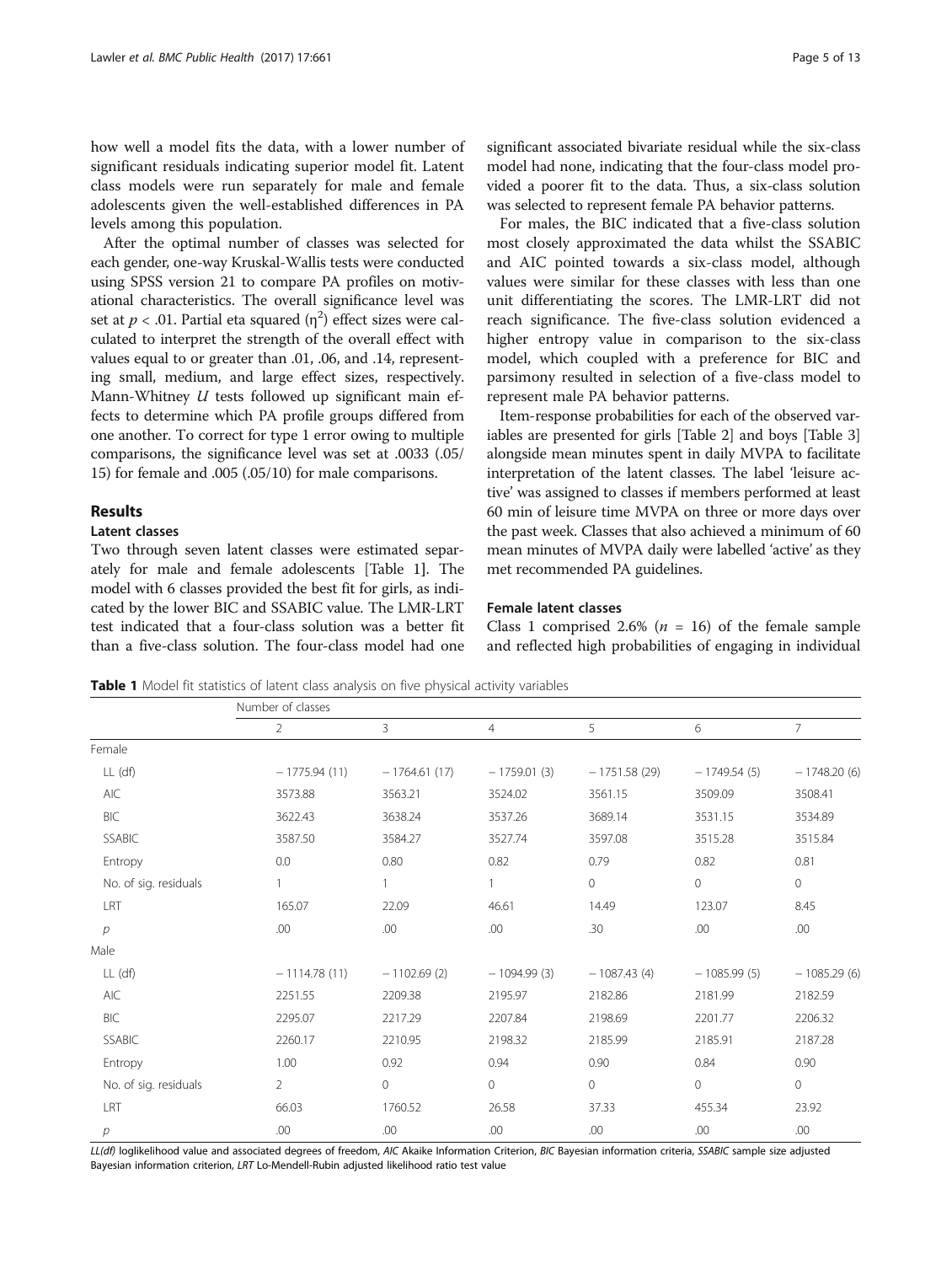<span id="page-5-0"></span>Table 2 Response probabilities for each of the physical activity indicators by each latent class for female adolescents

| Latent Class                         | Number | $\geq$ 60 mins<br>/3 days | Non-Organized<br>$PA \geq 3$ sessions | Team Sport | Individual Sport | Organized Non-Sport<br>PA | M min MVPA/day<br>M(SD) |
|--------------------------------------|--------|---------------------------|---------------------------------------|------------|------------------|---------------------------|-------------------------|
| 1. Organized Run/Swim &<br>Dance/Gym | 16     | 0.00                      | 0.45                                  | 0.34       | 1.00             | 1.00                      | 25.89 (8.03)            |
| 2. Active Individual Sport           | 58     | 1.00                      | 0.26                                  | 0.39       | 1.00             | 0.36                      | 70.01 (69.35)           |
| 3. Organized Dance                   | 78     | 0.42                      | 0.21                                  | 0.00       | 0.00             | 1.00                      | 28.31 (24.19)           |
| 4. Walk/Run/Outdoor games            | 104    | 0.28                      | 0.78                                  | 0.16       | 0.09             | 0.00                      | 23.64 (22.48)           |
| 5. Leisure Active Team Sport         | 140    | 0.73                      | 0.14                                  | 1.00       | 0.31             | 0.37                      | 57.96 (31.93)           |
| 6. Non-Participation                 | 213    | 0.00                      | 0.00                                  | 0.09       | 0.15             | 0.08                      | 9.85(16.76)             |

Conditional probabilities >.5 in bold to facilitate interpretation; MVPA moderate-to vigorous physical activity, PA physical activity

sport (cross-country running/athletics, 52.9%; swimming, 29.4%; karate, 5.9%, badminton, 5.9%, horse riding, 5.9%) and organized non-sport PA (dance, 82.4%; exercise classes (e.g. step), 17.6%) but low rates of other PA behaviors. None of the participants in this group achieved 60 min of MVPA on a minimum of 3 days however inspection of raw data indicated that most girls were engaging in recommended levels of MVPA on a maximum of 2 days. This class was labelled 'Organized Run/Swim & Dance/Gym'. Class 2 ( $n = 58$ , 9.5%) had the highest likelihood of engaging in individual sport (martial arts (e.g. kickboxing, taekwondo, judo, karate, boxing), 23.2%; badminton, 21.8%; cross-country running/athletics, 18.8%; swimming, 14.5%; horse-riding, 11.6%; gymnastics, 4.3%; golf, 2.9%; tennis, 2.9%) and performing at least 60 min MVPA on three or more days with low rates of involvement in other types of PA. In addition, this was the only female class that achieved over 60 mean MVPA minutes daily, achieving recommended PA guidelines. This class was labelled 'Active Individual Sport'. Class  $3(n = 78, 12.8%)$  labelled 'Organized Dance' was characterized by high rates of participation in organized non-sport PA (dance (e.g. ballet, Irish dance, hip-hop), 94.9%; Gym/exercise classes, 5.1%) and a low likelihood of engaging in other PA behaviors. Class  $4(n = 104, 17.1\%)$ , named 'Walk/Run/ Outdoor games' demonstrated low levels of participation in all PA apart from non-organized PA, with the most frequent activities comprising walking (42.4%), jogging/ running (20.4%), cycling (2.7%), dance (3.4%) informal

games (soccer, 7.6%; basketball 2.7%), outdoor play (e.g. tag, skipping, rounders, 7.2%); and body conditioning exercises (e.g. sit-ups, push-ups, 6.0%).

The response pattern discriminated by high rates of MVPA and participation in team sports (Gaelic football, 27.6%; hockey, 22.1%; basketball, 20.3%; camogie/hurling, 16.6%; soccer, 12.4%; volleyball, 0.9%) was identified as Class 5 'Leisure Active Team Sport'  $(n = 140, 23\%)$ . Class members also averaged roughly 58 mins of MVPA daily, just below recommended PA guidelines. Finally, Class 6, the most prevalent of the female classes  $(n = 213, 35%)$  comprised girls who had very low probabilities of engaging in the PA behaviors examined and was labelled 'Non-Participation'.

# Male latent classes

Class 1 ( $n = 11, 2.8\%$ ) was characterized by high rates of participation in organized non-sport PA and achieving 60 min of MVPA on a minimum of 3 days. Every member of this class attended a gym and lifted weights, used cardiovascular machinery (e.g. treadmill) or participated in fitness classes (e.g. spin) between three and five times a week. Thus, this class was labelled 'Leisure Active Gym'. Class 2 ( $n = 68$ , 17.6%), was discriminated by high probability of engaging in individual sport (martial arts, 43%; swimming, 25.3%; cross-country running/athletics, 16.5%; tennis, 5.1%; golf, 3.8%; horse-riding, 2.5%; badminton/cycling <2%) and at least 60 min of MVPA on 3 days and was labelled 'Leisure Active Individual Sport'. Class 3 ( $n = 89, 23.1\%$ ) was named 'Non-Participation' as

Table 3 Response probabilities for each of the physical activity indicators by each latent class for male adolescents

| Latent Class                          | Number | $\geq$ 60mins /3 days | Non-Organized<br>$PA \geq 3$ sessions | Team Sport | Individual Sport | Organized Non-Sport<br>PА | M min MVPA/day<br>M (SD) |
|---------------------------------------|--------|-----------------------|---------------------------------------|------------|------------------|---------------------------|--------------------------|
| 1. Leisure Active Gym                 |        | 0.83                  | 0.02                                  | 0.00       | 0.00             | 1.00                      | 56.59 (39.91)            |
| 2. Leisure Active Individual<br>Sport | -68    | 0.73                  | 0.38                                  | 0.00       | 0.88             | 0.06                      | 47.81 (33.79)            |
| 3. Non-Participation                  | 89     | 0.00                  | 0.33                                  | 0.32       | 0.11             | 0.04                      | 18.42 (17.75)            |
| 4. Active Mixed Type                  | 97     | 1.00                  | 1.00                                  | 0.72       | 0.27             | 0.09                      | 79.43 (37.53)            |
| 5. Active Team Sport                  | 121    | 0.91                  | 0.00                                  | 1.00       | 0.34             | 0.16                      | 71.64 (40.52)            |

Conditional probabilities >.5 in bold to facilitate interpretation; MVPA moderate-to vigorous physical activity, PA physical activity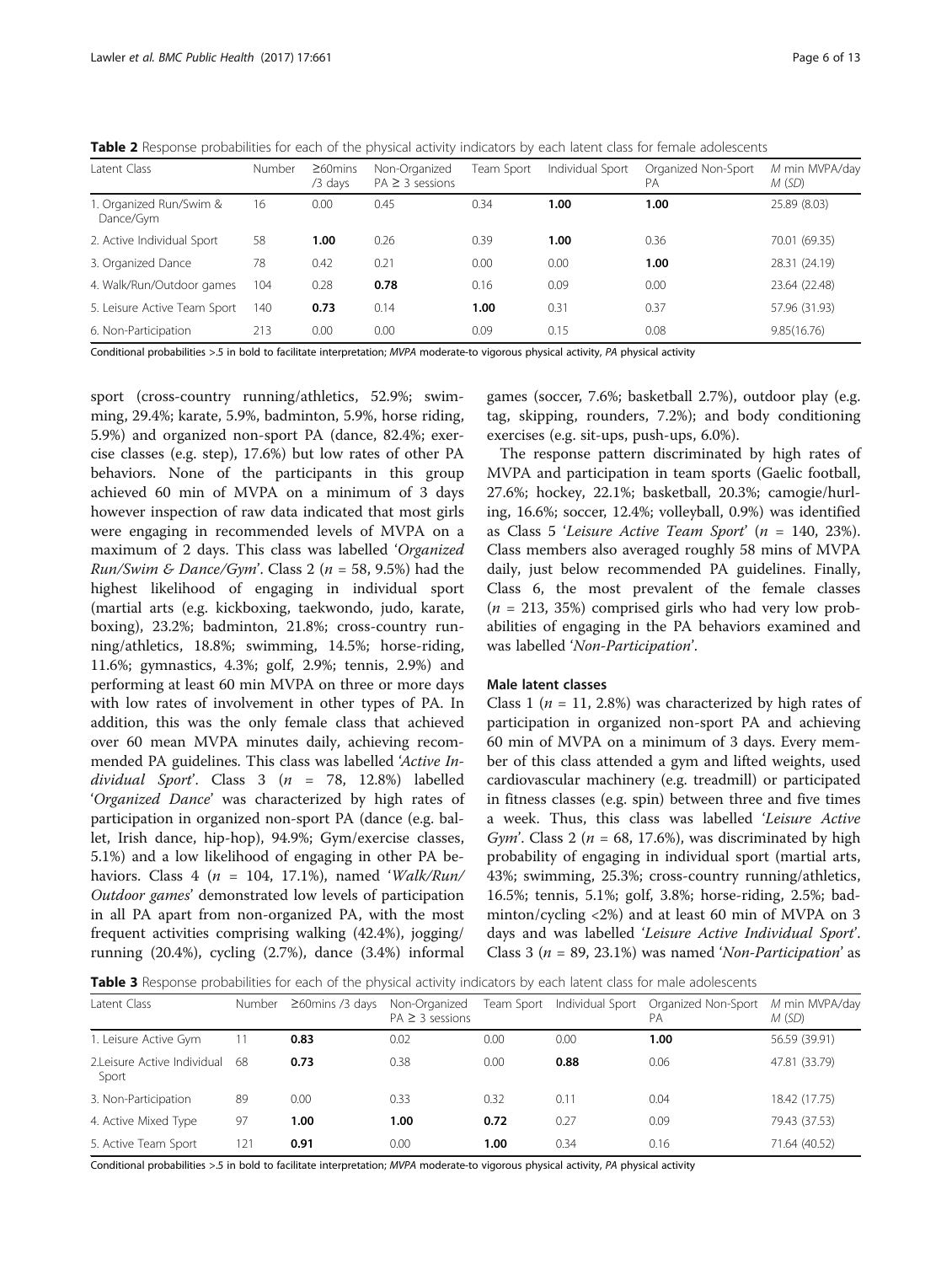members were characterized by low rates of participation in all PA behaviors.

Representing one quarter ( $n = 97, 25.1\%$ ) of adolescent boys, Class 4 was characterized by high rates of participation in a combination of non-organized PA (most frequently reported activities >2%: soccer, 46.3%; jogging/ running, 17.3%; basketball, 13.7%; walking, 4.1%; swimming, 3.4%; cycling, 2.7%; hurling, 2.7%; Gaelic football, 2.5%) and organized team sport (soccer, 33.9%; Gaelic football, 27.8%; hurling, 14.8%; basketball, 13.9%; rugby, 7.8%; hockey, baseball <1% each) and high levels of MVPA. As such, this class was labelled 'Active Mixed Type'. Finally, representing the largest grouping, Class 5  $(n = 121)$  named 'Active Team Sport' demonstrated high rates of participation in team sport (soccer, 39.4%; Gaelic football, 25.6%; hurling, 12.8%; rugby, 12.2%; basketball, 8.9%; rowing/water polo <1% each) and high levels of MVPA, and low probabilities of other PA behavior.

#### Comparing classes on motivational characteristics

One-way Kruskal-Wallis tests yielded significant effects  $(p < .001)$  for intrinsic motivation, competence, relatedness, autonomy, and autonomy support among both male [Table [4\]](#page-7-0) and female [Table [5\]](#page-8-0) adolescent PA profiles, with intrinsic motivation demonstrating the largest effect size in each cohort.

Among the female sample those characterized by a pattern of Non-Participation demonstrated significantly lower intrinsic motivation scores ( $p < .0033$ ) than all other latent classes. In turn, members of the Leisure Active Team Sport and Active Individual Sport profiles reported higher intrinsic motivation than Walk/Run/Outdoor games participants ( $p < .002$ ). The Leisure Active Team Sport and Organized Dance class also differed significantly  $(p < .001)$ , with the former group evidencing higher levels of intrinsic motivation. Regarding perceived competence, girls in the Leisure Active Team Sport and Active Individual Sport classes demonstrated significantly higher scores compared to those in the Organized Dance ( $p < .002$ ),  $Walk/Run/Outdoor$  games ( $p < .001$ ) and Non-Participation ( $p < .001$ ) classes.

In addition, Leisure Active Team Sport members significantly differed from girls in the Organized Dance  $(p < .001)$ , *Walk/Run/Outdoor games*  $(p = .001)$  and Non-Participation ( $p < .001$ ) classes, demonstrating higher scores on relatedness.

In respect to autonomy, female adolescents from the Leisure Active Team Sport, Active Individual Sport, Organized Dance and Walk/Run/Outdoor games classes reported significantly higher ( $p < .001$ ) levels than those characterized by Non-Participation. In turn, members of the Organized Dance and Walk/Run/Outdoor games classes evidenced significantly lower autonomy compared to the girls in the Leisure Active Team Sport class

 $(p < .001)$ . Finally, for autonomy support, the Leisure Active Team Sport and Active Individual Sport classes evidenced significantly higher scores ( $p < .001$ ) than the Non-Participation class. The Leisure Active Team Sport and Walk/Run/Outdoor games classes also differed significantly ( $p < .001$ ), with the former group demonstrating higher scores.

Among boys, adolescents characterized by a pattern of Active Team Sport or Active Mixed Type reported significantly higher levels of intrinsic motivation  $(p \lt 0.001)$ , competence  $(p \lt 0.002)$  and relatedness  $(p < .005)$  in comparison to the other latent classes. Additional differences were noted between the Leisure Active Individual Sport and Non-Participation classes with the latter group demonstrating lower intrinsic motivation ( $p = .003$ ). In relation to perceived autonomy and autonomy support, members of the Active Team Sport and Active Mixed Type classes evidenced higher levels in comparison to males in the Leisure Active Individual Sport and Non-Participation classes  $(p < .002)$ . No other significant differences emerged across classes.

#### **Discussion**

The current findings provide a greater understanding of adolescents' PA patterns and differences in psychological processes associated with PA participation. Previous studies have typically adopted variable-centred approaches (e.g. correlation, factor analysis) that look at relations among isolated variables (e.g. MVPA) based on information about the average person in the sample, which ultimately neglects intra-individual differences [[36\]](#page-12-0). LCA, a person-orientated approach was therefore used in the current study to identify homogeneous subgroups of adolescents that engaged in similar patterns of PA behavior [[12\]](#page-11-0).

This study extends previous research [[13, 14\]](#page-11-0) providing additional information on the context in which PA is performed and the different ways in which male and female adolescents accumulate MVPA. Overall, boys demonstrated more active patterns of PA participation than girls, which is consistent with prior findings indicating that latent classes characterized by higher levels of MVPA derived from accelerometer and/or self-report measures of PA, comprise a higher proportion of male than female adolescents [\[15,](#page-11-0) [37\]](#page-12-0). In accordance, four of the five male PA profiles were considered leisure active, indicating that recommended levels of MVPA were achieved on at least three days over the past week, with two classes also achieving at least 60 mins of MVPA daily. Thus, boys can accumulate high levels of MVPA through various PA behaviors. Only two of the female classes reflecting discrete patterns of participation in team sport and individual sport, undertook sufficient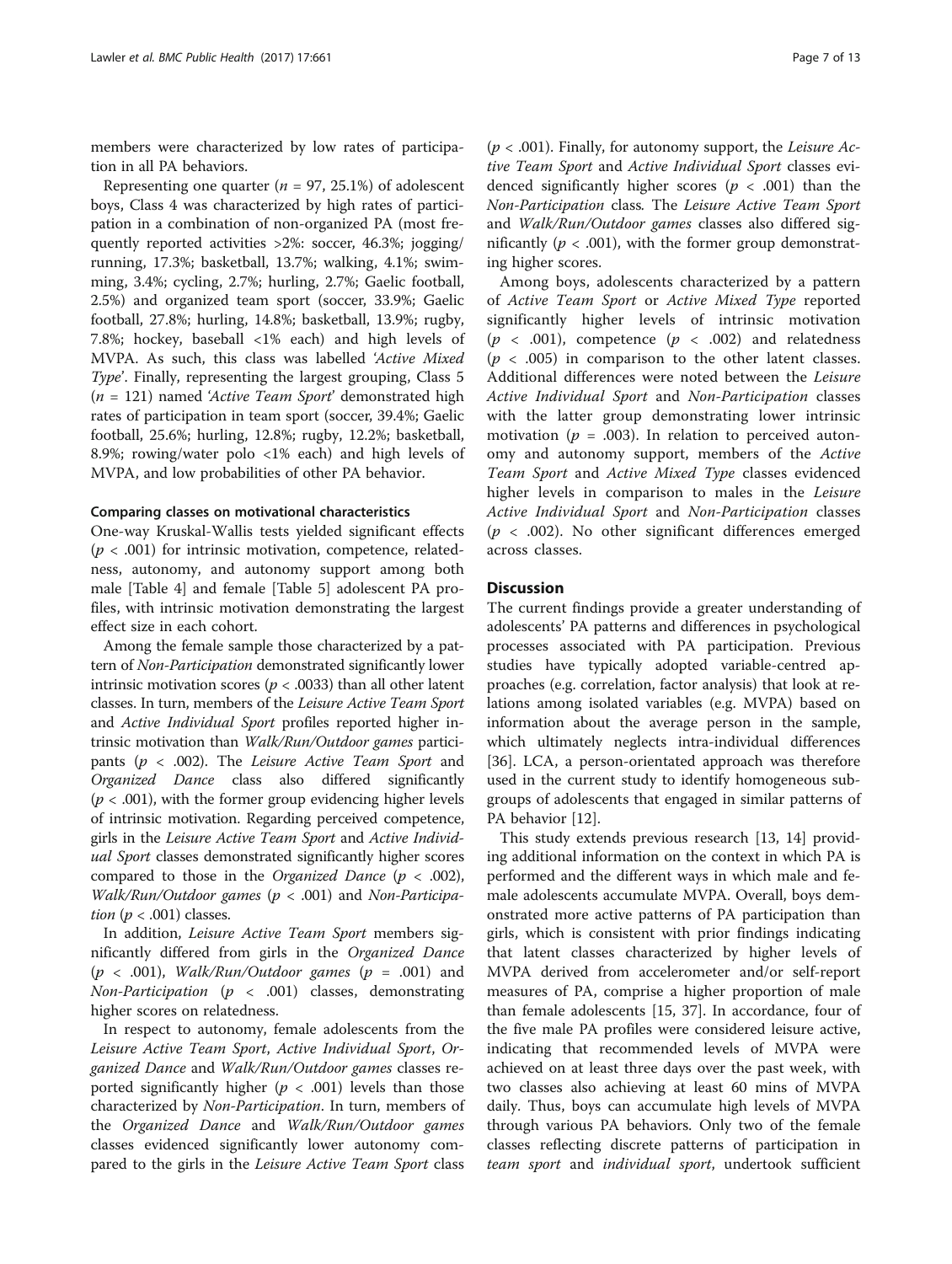<span id="page-7-0"></span>

|                                              | Table 4 Cross-class comparisons of psychosocial variables across the six physical activity latent classes among female adolescents |                                     |                                     |                                                                                                            |                                      |                                                            |         |                |
|----------------------------------------------|------------------------------------------------------------------------------------------------------------------------------------|-------------------------------------|-------------------------------------|------------------------------------------------------------------------------------------------------------|--------------------------------------|------------------------------------------------------------|---------|----------------|
| variable                                     | Organized Run/Swim & Dance/Gym Active Individual Sport Organized Dance<br>Median (IQR)<br>$n = 16$<br>. Tass 1                     | Median (IQR)<br>$n = 58$<br>Class 2 | Median (IQR)<br>$n = 78$<br>Class 3 | Walk/Run/Outdoor games Leisure Active Team Sport Non-Participation<br>Median (IQR)<br>$n = 104$<br>Class 4 | Median (IQR)<br>$n = 140$<br>Class 5 | Median (IQR)<br>$n = 213$<br>Class 6                       |         |                |
| ntrinsic Motivation 17.50 (6.0) <sup>ª</sup> |                                                                                                                                    | 19.00(4.3) b, f                     | 16.00 (6.0) C, g                    | 15.00 (5.8) d, f, h                                                                                        | 19.00 (3.8) e, g, h                  | 13.00 (7.0) <sup>a</sup> b, c d, e 112.27 <sup>**</sup> 18 |         |                |
| Competence                                   | 2.00 (6.8)                                                                                                                         | 13.5(6.0) a, b, c                   | $10.50(5.0)$ a, d                   | 10.00(5.0) b, e                                                                                            | 14.00 (5.0) d, e,                    | $0.00(5.0)$ c, f                                           | 83.84** |                |
| <b>Relatedness</b>                           | 22.00 (7.0)                                                                                                                        | 20.00 (8.0)                         | l 9.00 (6.0) a                      | 19.00 (9.0) b                                                                                              | 22.00 (6.0) a, b, c                  | 8.00 (7.0) c                                               | 38.17** | GS.            |
| utonomy                                      | 39.50 (11.3)                                                                                                                       | 39.00 (11.0) a                      | 36.00 (11.0) <sup>b, e</sup>        | 36.50 (12.0) <sup>c, f</sup>                                                                               | 42.00 $(9.0)^{d}$ . e. f             | 32.00 (14.0) a, b, c, d                                    | 42.66** |                |
| Autonomy Support 21.00 (7.6)                 |                                                                                                                                    | 22.00 (8.0) a                       | 22.00 (8.3)                         | 20.5 (8.0) b                                                                                               | 24.00 (6.8) b, c                     | 20.00 (8.0) a, c                                           | 42.66** | $\overline{0}$ |
|                                              | ₩ p < .001; Significant pairwise differences between classes are denoted by the same alphabet superscript in each row              |                                     |                                     |                                                                                                            |                                      |                                                            |         |                |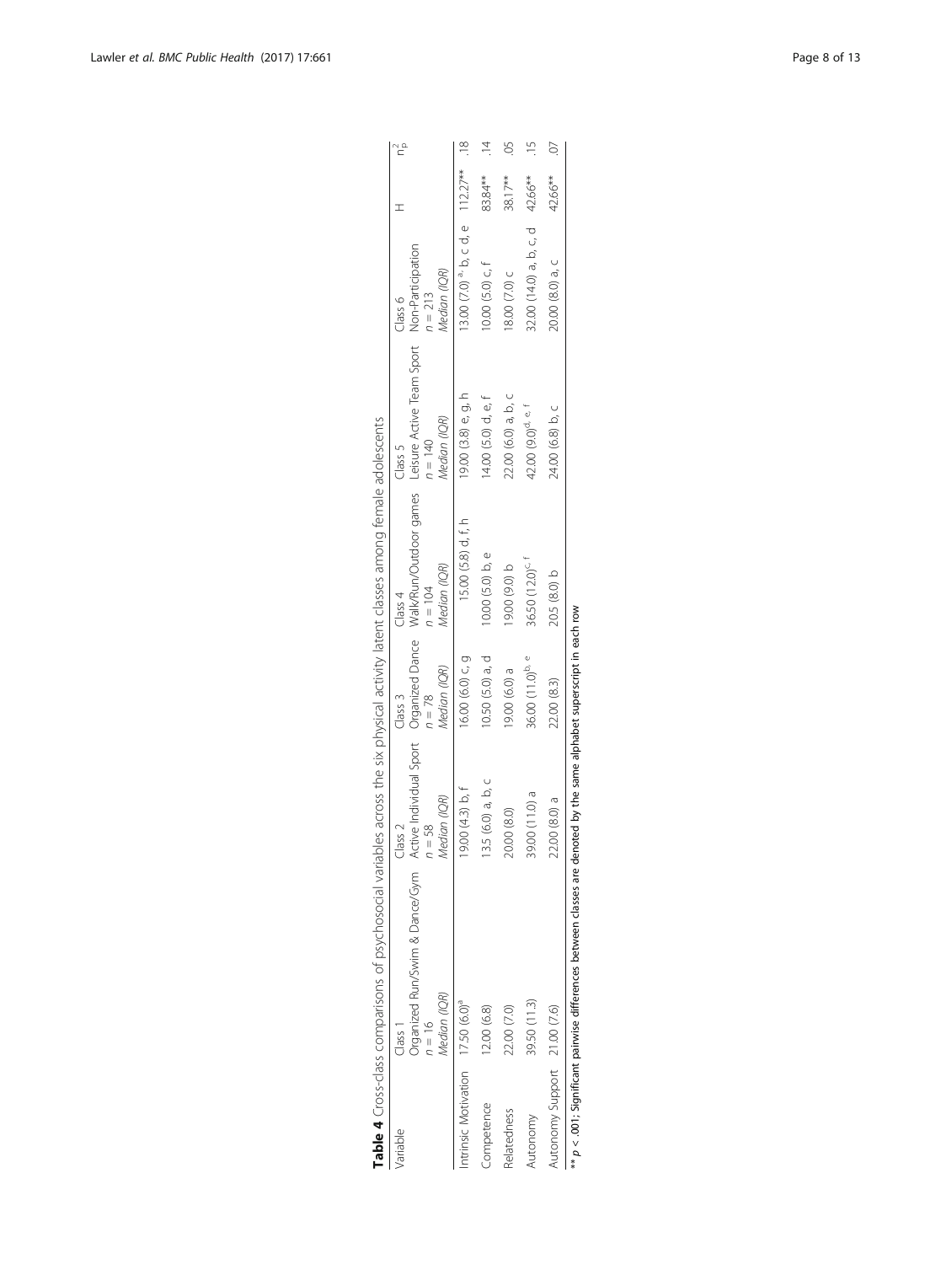| Variable             | Class 1<br>Leisure Active Gym<br>$n = 11$<br>Median (IQR) | Class 2<br>Leisure Active Individual Sport<br>$n = 68$<br>Median (IQR) | Class 3<br>Non-Participation<br>$n = 89$<br>Median (IQR) | Class 4<br>Active Mixed Type<br>$n = 97$<br>Median (IQR) | Class 5<br>Active Team Sport<br>$n = 121$<br>Median (IQR) | Н          | $n_p^2$ |
|----------------------|-----------------------------------------------------------|------------------------------------------------------------------------|----------------------------------------------------------|----------------------------------------------------------|-----------------------------------------------------------|------------|---------|
| Intrinsic Motivation | 15.00 (4.0) a, b                                          | 16.00 (6.8) c, d, e                                                    | 14.00 (5.5) c, f, q                                      | 19.70 (2.0) a, d, f                                      | 19.00 (3.0) b, e, q                                       | 93.87**    | - 24    |
| Competence           | 12.00 (4.0) a, b                                          | 13.00 (5.8) c, d                                                       | 11.00 (6.0) e, f                                         | 15.00 (4.0) a, c, e                                      | 16.18 (4.0) b, d, f                                       | 79.97**    | $-21$   |
| Relatedness          | $18.00(5.0)$ a, b                                         | 20.00 (7.0) c, d                                                       | 18.00 (6.0) e, f                                         | 23.00 (5.0) a, c, e                                      | 22.00 (6.0) b, d, f                                       | $51.64***$ | $-11$   |
| Autonomy             | 36.00(7.0)                                                | 39.00 (11.0)a b                                                        | 34.00 (14.5)c, d                                         | 42.00 (7.70)a, c                                         | 42.00 (8.0)b, d                                           | $45.53**$  | .13     |
| Autonomy Support     | 23.00(3.0)                                                | 22.00 (6.8) a, b                                                       | 18.00 (8.5) c, d                                         | 24.00 (8.0) a, c                                         | 24.00 (6.0) b, d                                          | 57.92**    | .15     |

<span id="page-8-0"></span>Table 5 Cross-class comparisons of psychosocial variables across the five physical activity latent classes among male adolescents

\*\*  $p < .001$ ; Significant pairwise differences between classes are denoted by the same alphabet superscript in each row

MVPA to be considered leisure active, with members of the latter class also engaging in a mean of more than 60 min of MVPA daily.

The findings support prior research in highlighting the significance of organized sport participation in assisting adolescent girls to achieve and sustain higher levels of MVPA [[9, 10\]](#page-11-0). The most prevalent PA profile among girls was Non-Participation while for boys it was Active Team Sport (soccer/Gaelic football/hurling/rugby), with each class representing approximately one third of the respective sample. This result supports previous findings that boys are more likely to engage in moderate-tovigorous intensity team based activities than girls [[38, 39](#page-12-0)], who are more likely to be characterized by low active patterns [\[15](#page-11-0), [37](#page-12-0)].

Gender differences were also evident in relation to organized non-sport PA. A small group of male adolescent gym members comprised a leisure active fitness-oriented profile, which contrasted with a lower active pattern of dance among girls. An additional female class Run/Swim  $\&$  Dance/Gym characterized by low levels of MVPA and dual participation in individual sport and organized PA emerged, that was not replicated among the male sample. The results suggest that for girls, partaking in organized dance classes once a week, alone or in addition to a weekly running or swimming training session does not necessarily mean they are classified as being leisure active. Nonetheless, the present findings indicate that organized dance classes can make an important contribution to girls' overall PA levels with latent class members achieving an average of 25-28 min in MVPA daily. This result is in line with previous research that revealed that female adolescents' objectively measured activity in structured dance lessons accounted for roughly 29% of their weekly MPVA [[11\]](#page-11-0), highlighting the significance of this mode of activity for increasing girls' PA. Finally, a discrete profile of low active engagement in non-organized PA unique to girls emerged that was primarily characterized by participation in individual type activities like walking, jogging and running. This context of PA participation has received limited attention to date, thus this finding makes an important contribution to the existing literature by elucidating that informal exercise reflects a valid and distinct pattern of adolescent girls' PA, representing 17.1% of the total female sample.

Conversely, for boys dual participation in non-organized PA (soccer/run/basketball) alongside team sport (soccer, Gaelic football, hurling, basketball) represented a highly active profile of *mixed* PA participation. Of note, roughly half of the non-organized PA bouts reported reflected engagement in informal games of soccer, contrasting girls' inclination for more individualized types of unstructured activities. Prior research conducted on a nationally representative sample in Ireland revealed that male adolescent sport involvement is dominated by team-based invasion games (i.e. soccer, Gaelic football, basketball, hurling) [\[40\]](#page-12-0). This finding contributes to this literature base indicating that preferences for team games are further evident in adolescent boys' unstructured play. Moreover, the informal nature of nonorganized PA, which can be undertaken across multiple settings, alone or with friends, with little cost, commitment or organization, offers a means of accumulating MVPA that is accessible to all young people.

A secondary aim of the study was to determine whether motivational processes derived from SDT differed with respect to the profile of PA undertaken. While previous studies have found that adult sport participants demonstrate higher levels of self-determined motivation and competence than those engaged in fitness activities (e.g. aerobics, weightlifting) [\[41](#page-12-0), [42](#page-12-0)], this area has received little attention among adolescent samples.

The results revealed that adolescent girls characterized by leisure active participation in organized team or individual sport demonstrated higher levels of intrinsic motivation, competence, relatedness, autonomy and autonomy support relative to those characterized by less active profiles of organized PA (dance/gym), non-organized PA (walk/run) and non-participants.

Consistent with prior research, female adolescents characterized by leisure active sport participation demonstrated significantly higher perceptions of competence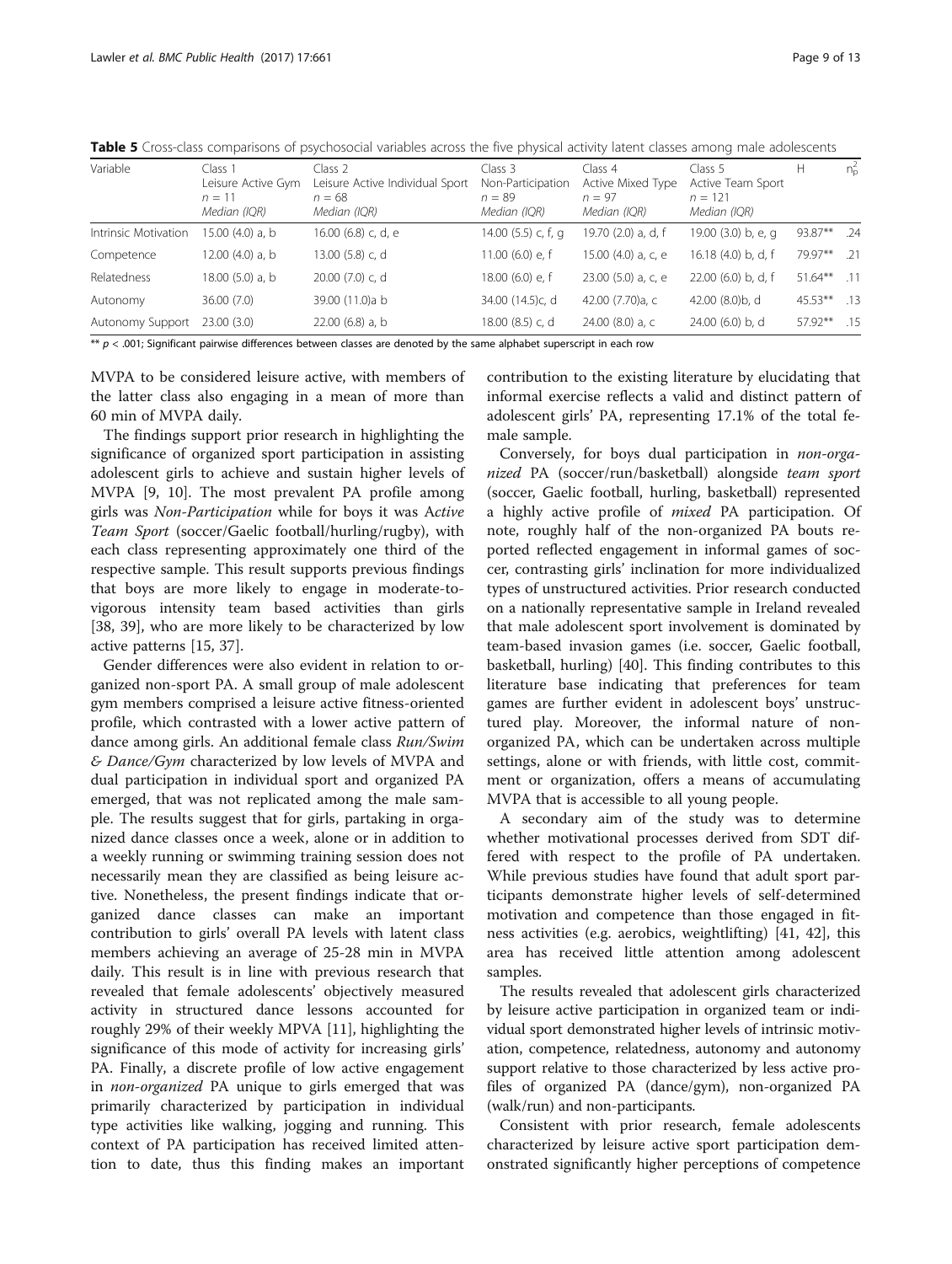than individuals that engaged in less active PA patterns [[10,](#page-11-0) [43\]](#page-12-0). In accordance, organized sports typically require a certain level of skill to gain entry, with such abilities unnecessary for taking part in unstructured PA (e.g. walking, jogging) or non-competitive pursuits such as dance lessons and gym classes. Qualitative studies further suggest that athletically competent teenagers are more likely to enjoy and pursue competitive sports as it provides a platform to demonstrate their abilities to others [[43\]](#page-12-0). On the basis of these findings it is plausible to suggest that organized PA classes (e.g. spin) or informal exercise may represent a less threatening alternative to competitive sport for girls who lack actual or perceived athletic competence.

Higher perceptions of autonomy and autonomy support also differentiated girls characterized by leisure active team sport or active individual sport profiles from less active patterns of PA participation. Regular training sessions with coaches targeting improved performance may facilitate increased opportunities for athletes' input into decision-making regarding skills that necessitate development, which supports feelings of volition over one's sport participation [\[44](#page-12-0)]. Lower levels of autonomy experienced among girls characterized by participation in dance relative to team sport may be a consequence of the class structure in which limited choices are available regarding dance routine adopted. Conversely, the style of instruction adopted may impact female adolescents' perceived autonomy. Thus, it is unclear whether the structure of the sport or coaching style differentiated participants' perceptions of autonomy.

Leisure active team sport profiles also demonstrated higher levels of relatedness relative to PA profiles representing Organized Dance, Walk/Run/Outdoor games and Non-participants. This finding may be attributed to the team sport context that comprises individuals working interdependently as part of a group to achieve goals, which ultimately enhances feelings of connection [[18, 19,](#page-11-0) [45](#page-12-0)].

The findings also revealed that girls characterized by lower active profiles of participation in Organized Dance, Organized Run/Swim & Dance/Gym, and Walk/ Run/Outdoor games demonstrated higher levels of intrinsic motivation and autonomy than non-participants indicating that even low active patterns of leisure PA are associated with more adaptive psychological processes. Prior research indicates that patterns of PA involvement characterized by lower intensity activity (e.g. walking) are more likely to be maintained across adolescence [\[8\]](#page-11-0). In addition, personal exercise reflecting swimming, jogging, going to the gym were the only type of activity in which participation was found to increase among Irish teenagers over the secondary school years [\[40](#page-12-0)]. These findings underscore the importance of identifying psychological factors associated

with low active PA patterns alongside leisure active participation profiles. It should be acknowledged however, that some of the latent female PA classes contained a small number of participants. Further research comprising a bigger sample of adolescent girls characterized by participation in Organized Dance, and Organized Run/Swim & Dance/Gym is therefore needed for any statistically stronger differences relative to other PA classes to be uncovered.

Furthermore, identifying the motivational characteristics on which girls characterized by low active PA patterns differ from non-participants may also help to identify mechanisms through which inactive individuals can be helped to initiate and engage in a more active lifestyle. The current findings suggest that fostering perceptions of ownership over one's PA participation, by structuring PA environments to facilitate decision-making opportunities such as offering different PA options within the school or community context may enable girls to identify a form of activity that they enjoy and are motivated to continue [\[46\]](#page-12-0).

For boys, those characterized by Active Team Sport participation alone or in combination with non-organized PA (Active Mixed Type) evidenced higher scores on intrinsic motivation, competence, relatedness, autonomy, and autonomy support, relative to boys represented by profiles of Leisure Active Individual Sport, Leisure Active Gym or Non-Participation. However, additional research utilizing a larger sample of male adolescents classified within the Leisure Active Gym class in particular, may be necessary to detect any significant differences from other PA groups. While, leisure active patterns of organized sport participation irrespective of format undertaken (e.g. team vs individual) was associated with more adaptive psychological profiles relative to less active patterns of PA among girls, this finding was not replicated among boys. In accordance, boys whose profiles included team sport participation differed significantly from their individual sport counterparts, indicating that psychological processes differ dependent on the type of sport (i.e. individual v team) undertaken by males. Prior research exploring predictors of sustained participation in organized sport have typically grouped individuals that performed different types of sport together (e.g. [\[18](#page-11-0)]). This has precluded potential differences pertaining to team and individual sport participation to be uncovered.

The current findings suggest that team sport may play a particularly salient role among male youth, perhaps attributable to increased opportunities within the group setting to develop positive relationships that may not be supported within the context of individual activities such an individual sport or gym sessions. Performing as part of a mutually dependent group facilitates multiple opportunities to form connections, foster cooperation and develop positive relationships with teammates, which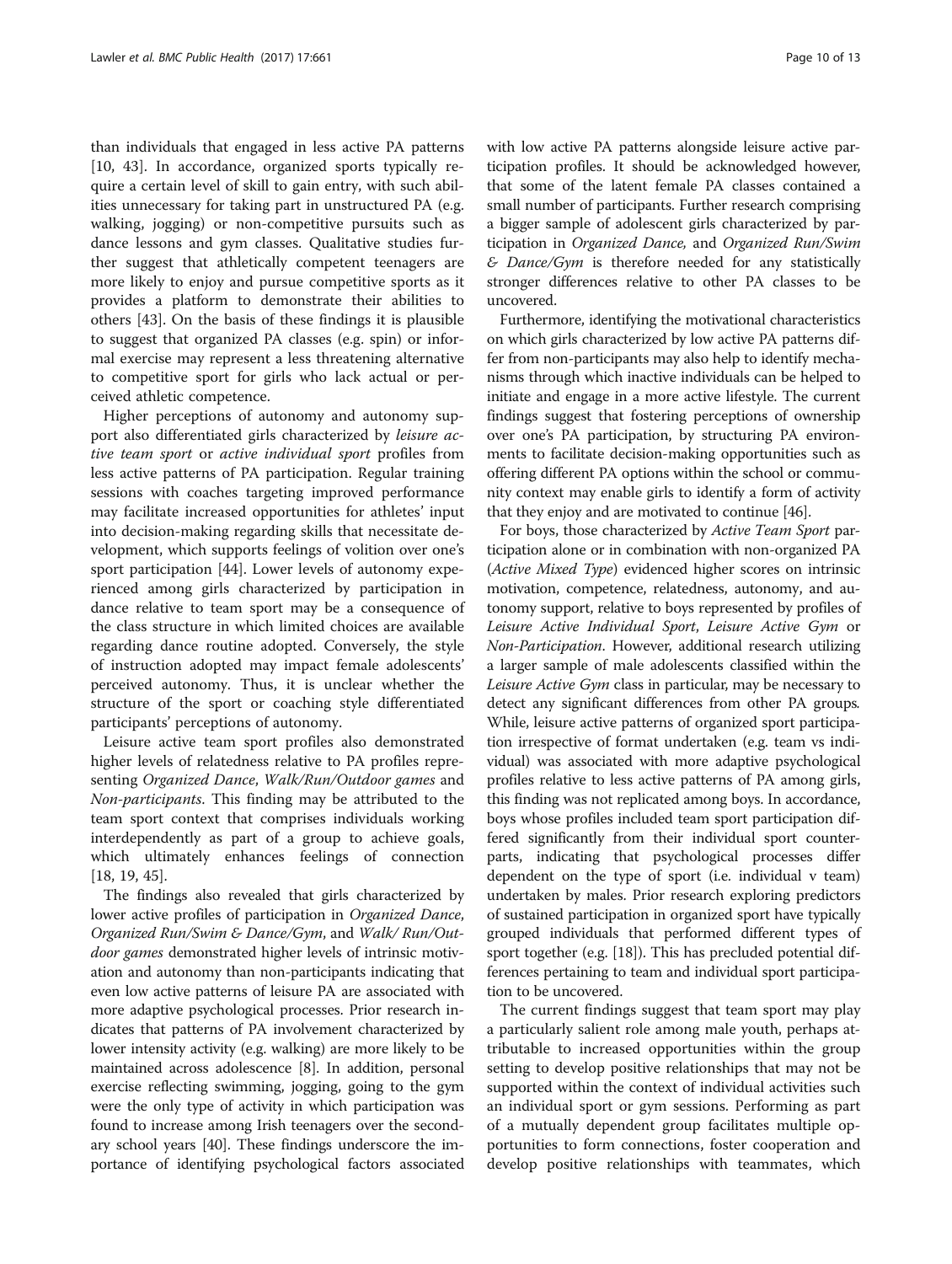ultimately contribute to enhanced feelings of relatedness [[19,](#page-11-0) [45\]](#page-12-0). The greater feelings of belonging, and affiliation arising from high quality relationships with teammates may also account for the higher levels of intrinsic motivation reported among males represented by profiles of team sport participation relative to their individual sport, gym and non-participant counterparts.

In regard to perceived competence, triumph in team sport is dependent on collaborative effort from multiple members whilst individual sport success is contingent on individual performance. Following on from this, losses may be shared among the team or blamed on errors by multiple people whereas failure in individual sport cannot be attributed to anyone but oneself. It is therefore plausible to suggest that the individual sport environment fosters greater one-on-one comparisons than team sport resulting in decreased perceptions of competence. In addition, leisure active gym members reported lower levels of competence than those characterized by active team sport participation. Boys who lack the necessary skills to gain entry into team sport may opt for this non-competitive fitness alternative that requires little athletic prowess.

Finally, males characterized by patterns of participation in individual sport and team sport significantly differed on perceived autonomy and autonomy support, with the former group performing more poorly. Prior research indicates that participation in individual sports elicits greater pressure than team sport given that performance is contingent on individual as opposed to collective performance [[47\]](#page-12-0). Self-imposed or external pressure from coach or parent to act or think in certain ways undermines feelings of autonomy or sense of ownership over one's PA participation [\[19](#page-11-0)], which may account for the discrepancies evidenced. Further research is necessary to determine whether male adolescents' autonomy perceptions differ owing to coaching style quality or format of sport undertaken.

The findings offer support for SDT as a framework for exploring motivational and psychological mechanisms underpinning youth PA participation. Most studies to date that have applied SDT to youth PA have typically focused on organized sport or total MVPA, with limited attention directed towards non-organized types of activity such as walking or jogging. The current findings therefore extend the literature by providing a greater insight into the relationship between psychological processes and discrete patterns of organized and nonorganized PA participation among adolescents. The results indicate that salience of psychological needs for relatedness, competence and autonomy differs dependent on pattern of PA undertaken. For example, feelings of connection are central to team sport participation but appear to be less important for attending the gym or

undertaking informal PA like walking and jogging. Similarly, it appears that perceptions of autonomy may be of greater relevance than perceived competence for maintaining involvement in non-competitive organized PA like dance and fitness classes or more informal games and exercise (e.g. walking).

The cross-sectional nature of the study precludes us however, from making any conclusions regarding the direction of effects between adolescents' PA patterns and motivational processes or whether latent classes remain stable over time. Longitudinal studies are needed to determine if psychological processes differentially predict sustained involvement, dropout or changing patterns of PA participation during adolescence.

The various profiles of PA participation that emerged have relevance for policies addressing young people's PA engagement. A consistent finding in this study was that team sport participation was associated with higher levels of MVPA and more adaptive motivational characteristics suggesting that this pattern of activity should be promoted among adolescents. However, adopting such a strategy subsequently neglects individuals who dislike group sports and competitive activities. A simple 'one size fits all' approach is not sufficient for promoting participation among teenagers and consequently interventions need to be tailored to reflect different subgroups of adolescents [\[14\]](#page-11-0). Whilst many chances exist for young people to take part in sport at an extracurricular or extraschool level, limited opportunities are available for participation in non-sport fitness oriented activities like spinning and aerobics. In addition, non-organized PA such as walking, jogging and cycling could be fostered by increasing the ease with which such activities can be performed, for example, by developing walking and cycling friendly routes that can be safely navigated [\[10\]](#page-11-0).

The strengths of this study include the relatively large sample size and person-orientated analysis which allowed a more nuanced insight into adolescents' PA patterns. However, the findings of the study must be considered in view of the study limitations. PA was assessed using a self-report survey. This method has been criticized owing to susceptibility to errors in memory recall, overestimation of PA levels, and socially desirable responses [[48\]](#page-12-0). However, given the relatively large sample size in this study and the need to collect information on the context of PA, the use of costly- and time-intensive objective tools, such as pedometers, was not a viable option [[48\]](#page-12-0). With respect to data analysis, LCA is exploratory in nature and there is no definitive test to facilitate identification of the 'true' number of latent classes [\[49\]](#page-12-0). However, adolescents' PA profiles were readily discriminated on motivational characteristics indicating that there were meaningful differences among classes, offering support for the validity of the latent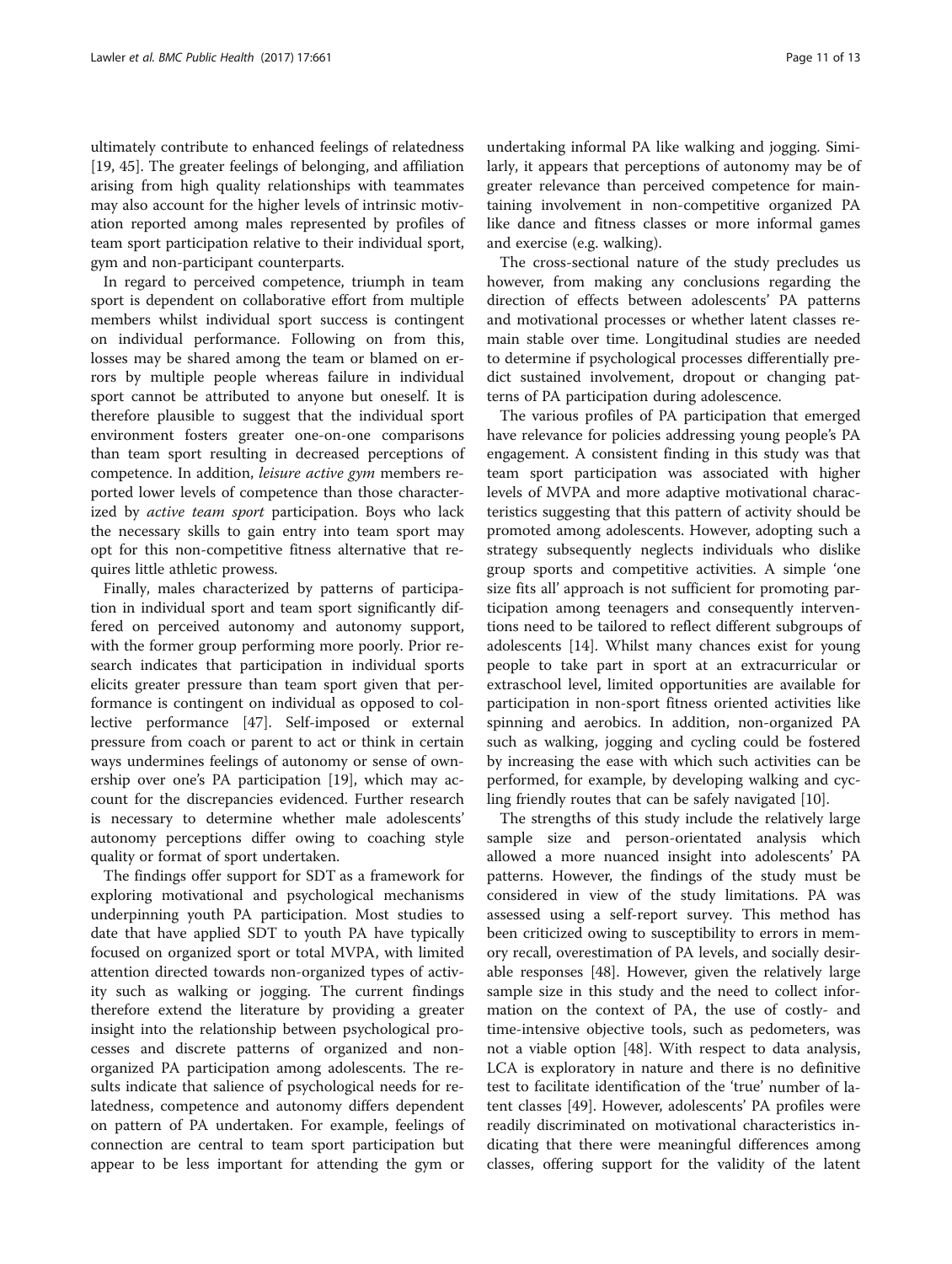<span id="page-11-0"></span>classes [15]. Nevertheless replication of findings among additional samples of secondary school students would offer further support for the validity of these profiles. Finally, class labels were assigned to reflect the defining features of the class but may not encompass the full range of activities undertaken by class members.

# Conclusions

This research offers a novel and nuanced insight into the underlying type of activities that constitute overall patterns of male and female adolescents' PA and further revealed that psychological processes differ as a function of the pattern of PA undertaken.

#### Acknowledgements

The authors would like to thank all the students who participated in the study and the teachers and principals who facilitated this research to take place.

#### Funding

This work was funded by a Government of Ireland Postgraduate Scholarship and a Noel Hickey Research Bursary supported by the Irish Heart Foundation. The study sponsors had no involvement in (1) study design, (2) collection, analysis, and interpretation of data; (3) or the writing of the report.

#### Availability of data and materials

The datasets analyzed during the current study are available from the corresponding author on request.

#### Authors' contributions

All authors participated in the conception and design of the present study. ML performed statistical analysis, interpreted the data and wrote and drafted the manuscript. EN contributed to data analyses and interpretation, and critically reviewed initial versions of the manuscript. CH performed critical revision of the manuscript. All authors read and approved the final manuscript.

#### Ethics approval and consent to participate

All study procedures were approved by the School of Psychology Research Ethics Committee in the University of Dublin, Trinity College, Ireland. Participants provided written consent and parental consent to participate in the study.

#### Consent for publication

Not applicable.

#### Competing interests

The authors declare that they have no competing interests.

### Publisher's Note

Springer Nature remains neutral with regard to jurisdictional claims in published maps and institutional affiliations.

#### Author details

<sup>1</sup>School of Psychology, Trinity College, Dublin 2, Ireland. <sup>2</sup>School of Psychology, National University of Ireland, Galway, Ireland.

#### Received: 20 March 2017 Accepted: 10 August 2017 Published online: 17 August 2017

#### References

- 1. Martinez-Gomez D, Ruiz JR, Ortega FB, Veiga OL, Moliner-Urdiales D, Mauro B, et al. Recommended levels of physical activity to avoid an excess of body fat in European Adolescents. The Helena Study. Am J Prev Med. 2010;39: 203–11. doi:[10.1016/j.amepre.2010.05.003.](http://dx.doi.org/10.1016/j.amepre.2010.05.003)
- 2. Andersen LB, Harro M, Sardinha LB, Froberg K, Ekelund U, Brage S, et al. Physical activity guidelines and clustered cardiovascular risk in children: A

cross-sectional study (The European Youth Heart Study). Lancet. 2010;368: 299–304. doi[:10.1016/S0140-6736\(06\)69075-2](http://dx.doi.org/10.1016/S0140-6736(06)69075-2).

- 3. Strong W, Malina RM, Blimkie CJ, Daniels SR, Dishman RK, Gutin B, et al. Evidence based physical activity for school-age youth. J Pediatr. 2005;146: 732–7. doi:[10.1016/j.jpeds.2005.01.055.](http://dx.doi.org/10.1016/j.jpeds.2005.01.055)
- 4. Fakhouri THI, Hughes JP, Burt VL, Song M, Fulton JE, Ogden CL, et al. Physical Activity in U.S. Youth Aged 12-15 Years, 2012. NCHS Data Brief 2014;141:January 2014. Available at: [https://www.cdc.gov/nchs/data/](https://www.cdc.gov/nchs/data/databriefs/db141.pdf) [databriefs/db141.pdf;](https://www.cdc.gov/nchs/data/databriefs/db141.pdf) 2014 [accessed 15 Apr 2015].
- 5. Kalman M, Inchley J, Sigmundova D, Iannotti RJ, Tynjala JA, Hamrik Z, et al. Secular trends in moderate-to-vigorous activity in 32 countries from 2002 to 2010: A cross-national perspective. Eur J Pub Health. 2015;25:37–40. doi:[10.](http://dx.doi.org/10.1093/eurpub/ckv024) [1093/eurpub/ckv024](http://dx.doi.org/10.1093/eurpub/ckv024).
- 6. Bengoechea EG, Sabiston CM, Ahmed R, Farnoush M. Exploring the links to unorganised and organised physical activity during adolescence: The role of gender, socio-economic status, weight status, and enjoyment of physical education. Res Q Exerc Sport. 2010;81:7–16. doi:[10.1080/02701367.2010.](http://dx.doi.org/10.1080/02701367.2010.10599623) [10599623](http://dx.doi.org/10.1080/02701367.2010.10599623).
- 7. Eime RM, Harvey JT, Sawyer NA, Craike MJ, Symons CM, Polma RCJ, et al. Understanding the contexts of adolescent female participation in sport and physical activity. Res Q Exerc Sport. 2013;84:157–66. doi:[10.1080/02701367.](http://dx.doi.org/10.1080/02701367.2013.784846) [2013.784846](http://dx.doi.org/10.1080/02701367.2013.784846).
- 8. Bélanger M, Gray-Donald K, O'Loughlin J, Paradis G, Hanley J. When adolescents drop the ball sustainability of physical activity in youth. Am J Prev Med. 2009;37:41–9. doi[:10.1016/j.amepre.2009.04.002](http://dx.doi.org/10.1016/j.amepre.2009.04.002).
- Pfeiffer KA, Dowda M, Dishman RK, McIver KL, Sirard JR, Ward DS, et al. Sport participation and physical activity in adolescent females across a fouryear period. J Adolesc Health. 2006;39:532–29. doi[:10.1016/j.jadohealth.2006.](http://dx.doi.org/10.1016/j.jadohealth.2006.03.005) [03.005.](http://dx.doi.org/10.1016/j.jadohealth.2006.03.005)
- 10. Woods CB, Tannehill D, Quinlan A, Moyna N, Walsh, J. The Children's Sport Participation and Physical Activity Study (CSPPA). Research Report No 1. School of Health and Human Performance, Dublin City University and The Irish Sports Council, Dublin, Ireland; 2010.
- 11. O'Neill JR, Pate RR, Hooker SP. The contribution of dance to daily physical activity among adolescent girls. Int J Behav Nutr Phys Act. 2011;8:87. doi:[10.](http://dx.doi.org/10.1186/1479-5868-8-87) [1186/1479-5868-8-87.](http://dx.doi.org/10.1186/1479-5868-8-87)
- 12. Collins LM, Lanza ST. Latent class and latent transition analysis: With applications in the social, behavioural, and health sciences. New York: Wiley; 2010.
- 13. Agans J, Geldhof GJ. Trajectories of participation in athletics and positive youth development: The influence of sport type. Appl Dev Sci. 2012;16:151– 65. doi[:10.1080/10888691.2012.697792](http://dx.doi.org/10.1080/10888691.2012.697792).
- 14. Liu J, Sun H, Beets MW, Probst JC. Assessing natural groupings of common leisure-time physical activities and its correlates among US adolescents. J Phys Act Health. 2013;10:470–9. doi:[10.1123/jpah.10.4.470](http://dx.doi.org/10.1123/jpah.10.4.470).
- 15. Patnode CP, Lytle LA, Erickson D, Sirard JR, Barr-Anderson DJ, Story M. Physical activity and sedentary activity patterns among children and adolescents: A latent class analysis approach. J Phys Act Health. 2011;8:457– 67. doi[:10.1123/jpah.8.4.457](http://dx.doi.org/10.1123/jpah.8.4.457).
- 16. Deci EL, Ryan RM. Intrinsic motivation and self-determination in human behavior. New York: Plenum; 1985. doi[:10.1007/978-1-4899-2271-7.](http://dx.doi.org/10.1007/978-1-4899-2271-7)
- 17. Deci EL, Ryan RM. The "what" and "why" of goal pursuits: human needs and the self- determination of behavior. Psychol Inq. 2000;11:227–68. doi[:10.](http://dx.doi.org/10.1207/S15327965PLI1104_01) [1207/S15327965PLI1104\\_01.](http://dx.doi.org/10.1207/S15327965PLI1104_01)
- 18. Jõesaar H, Hein V. Psychosocial determinants of young athletes' continued participation over time. Percept Mot Skills. 2011;113:51–66. doi[:10.2466/05.](http://dx.doi.org/10.2466/05.06.13.PMS.113.4.51-66) [06.13.PMS.113.4.51-66](http://dx.doi.org/10.2466/05.06.13.PMS.113.4.51-66).
- 19. Reinbooth M, Duda JL, Ntoumanis N. Dimensions of coaching behaviour, need satisfaction and the psychological and physical welfare of young athletes. Motiv Emot. 2004;28:297–313. doi[:10.1023/B:MOEM.0000040156.](http://dx.doi.org/10.1023/B:MOEM.0000040156.81924.b8) [81924.b8](http://dx.doi.org/10.1023/B:MOEM.0000040156.81924.b8).
- 20. Sarrazin P, Vallerand R, Guillet E, Pelletier L, Cury F. Motivation and dropout in female handballers: A 21-month prospective study. Eur J Soc Psychol. 2002;32:395–418. doi[:10.1002/ejsp.98.](http://dx.doi.org/10.1002/ejsp.98)
- 21. Amorose AJ, Anderson-Butcher D. Autonomy-supportive coaching and selfdetermined motivation in high school and college athletes: A test of selfdetermination theory. Psychol Sport Exerc. 2007;8:654–70. doi:[10.1016/j.](http://dx.doi.org/10.1016/j.psychsport.2006.11.003) [psychsport.2006.11.003.](http://dx.doi.org/10.1016/j.psychsport.2006.11.003)
- 22. Pate RR, Ross R, Dowda M, Trost SG, Sirard JR. Validation of a 3-Day Physical Activity Recall instrument in female youth. Pediatr Exerc Sci. 2003;15:257–65. [doi.org/10.1123/pes.15.3.257](http://dx.doi.org/10.1123/pes.15.3.257)